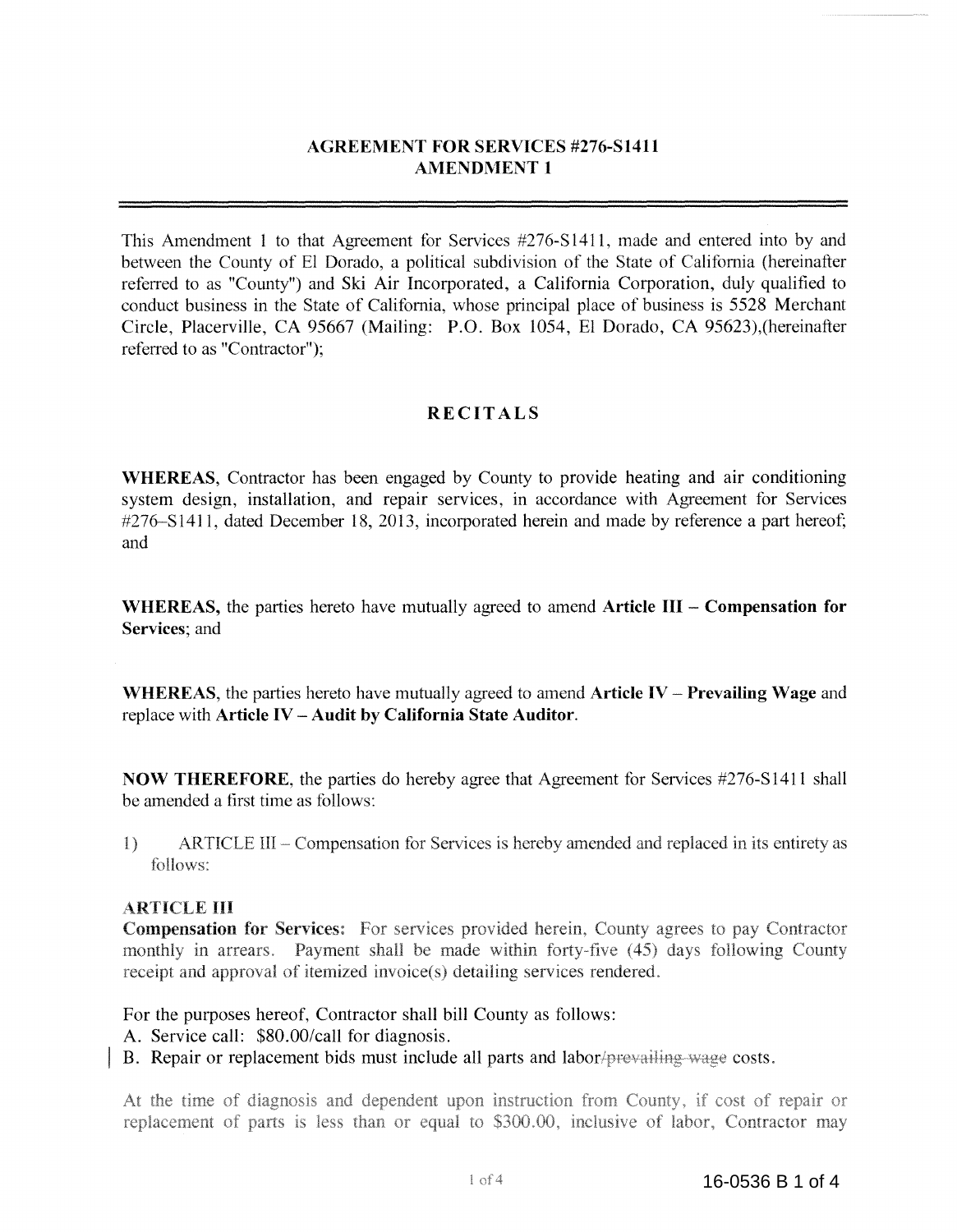perform necessary repairs or replacements and invoice County upon completion of work. HHSA Program Supervisor or HHSA Program Manager must approve said invoice prior to submission for reimbursement by County.

If said repair or replacement of parts and labor exceeds \$300.00, Contractor shall first obtain written approval from HHSA Program Supervisor or HHSA Program Manager before commencing with work.

It is a requirement of this Agreement that Contractor shall submit an original invoice, which shall act as a declaration that its contents have been reviewed and approved by Contractor. Each invoice shall contain the following data:

- A. Contractor name, address, and telephone number.
- B. Service Dates.
- C. Type of service(s) provided.
- D. Rate for each service (i.e. diagnosis, repair, or replacement) and labor.
- E. Total amount billed to the County of El Dorado under the subject invoice and authorization.

The County shall not pay for unauthorized services, incomplete, or unsatisfactory services.

Contractor is strongly advised to submit monthly invoices to HHSA no later than thirty (30) days following the end of a "service month." For billing purposes, a "service month" shall be defined as a calendar month during which Contractor provides services in accordance with the "Scope of Services." Failure to submit invoices by the  $30<sup>th</sup>$  of the month following the end of a service month or failure for Contractor to ensure that original invoices are submitted may result in payment(s) being withheld until HHSA fiscal staff receives the appropriate documents. Receipt by HHSA of invoices submitted by Contractor for payment shall not be deemed evidence of allowable costs under this Agreement. Upon request by County, Contractor may be required to submit additional or new information, which may delay reimbursement.

Invoices shall be sent as follows.

Please send invoices to: County of El Dorado Health and Human Services Agency **ATTN:** Weatherization Program 937 Spring Street Placerville, CA 95667

The total amount of this Agreement shall not exceed \$475,000.00.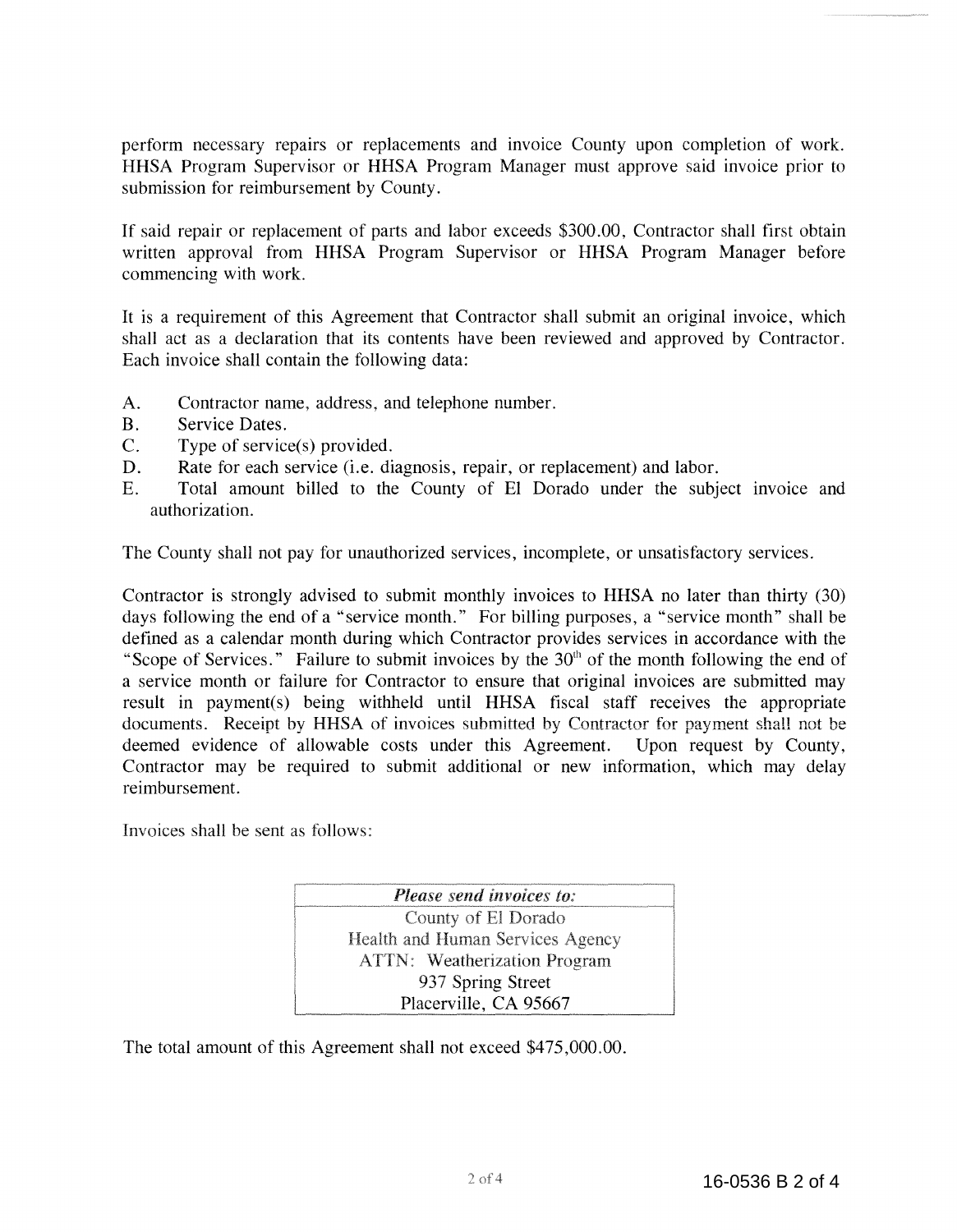2) ARTICLE IV – Prevailing Wage is hereby removed and replaced in its entirety as follows:

## **ARTICLE IV**

**Audit by California State Auditor:** Contractor acknowledges that if total compensation under this agreement is greater than \$10,000.00, this Agreement is subject to examination and audit by the California State Auditor for a period of three (3) years, or for any longer period required by law, after final payment under this Agreement, pursuant to California Government Code Section 8546.7. In order to facilitate these potential examinations and audits, Contractor shall maintain, for a period of at least three (3) years, or for any longer period required by law, after final payment under the contract, all books, records and documentation necessary to demonstrate performance under the Agreement.

Except as herein amended, all other parts and sections of that Agreement #276-S1411 shall remain unchanged and in full force and effect.

#### **Requesting Contract Administrator Concurrence:**

By:

Michelle Hunter Program Manager Health and Human Services Agency

Dated:  $\frac{4}{8}/6$ 

#### **REQUESTING DEPARTMENT HEAD CONCURRENCE:**

By:  $3 - 6$ 

Dated:  $4/18/300$ 

Don Ashton, M.P.A **Interim Director Health and Human Services Agency**